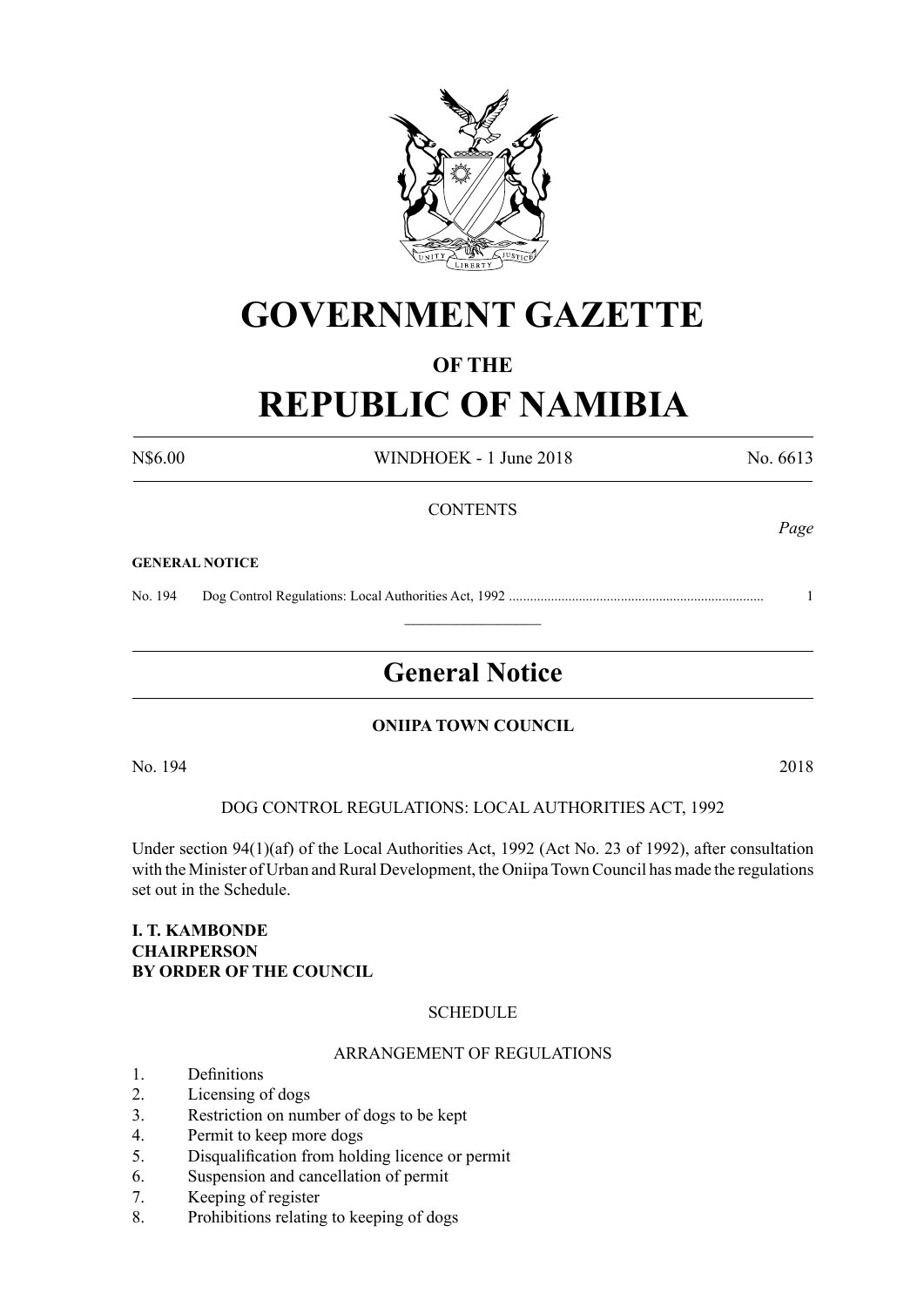- 9. Defecation
- 10. Complaints to Council
- 11. Sterilisation of dogs by Council
- 12. Keeping of pound
- 13. Seizure, impounding and destruction of dogs
- 14. Duties of poundmaster
- 15. Notices, documents and orders
- 16. Enforcement
- 17. Offences and penalties

# **Definitions**

**1.** In these regulations a word or expression to which a meaning has been assigned in the Act has that meaning, and unless the context otherwise indicates -

"agricultural property" means land zoned for agricultural use in terms of the Oniipa Town, town planning scheme or any other law;

"Animals Protection Act" means the Animal Protection Act, 1962 (Act No. 71 of 1962);

"authorised officer" means a person appointed or authorised by the Council to administer, implement or enforce the provisions of these regulations or a police officer appointed in terms of section 4 of the Police Act, 1990 (Act No. 19 of 1990);

"chief executive officer" means the town clerk of the Council appointed in terms of section  $27(1)(a)$ of the Act;

"Council" means the Oniipa Town Council;

"dog" means a dog over the age of six months;

"environmental health practitioner" means a person registered as an environmental health practitioner in terms of the Allied Health Practitioners Act, 2004 (Act No. 2 of 2004) and appointed by the Council as an environmental health practitioner;

"fee" means charges, fees and other monies payable in respect of any service, amenity or facility and determined by the Council in terms of section 30(1)(u) of the Act;

"guide dog" means a dog which has been trained to assist a blind or poorly sighted person and includes a service dog which has been trained to assist a person who is mentally or physically incapacitated;

"kennel" means premises on which -

- (a) boarding facilities for dogs are provided;
- (b) dogs are bred or kept for commercial purposes; or
- (c) dogs are kept for the purposes of being trained or hired with or without handlers;

"licence" means a licence issued in terms of regulation 2;

"local authority area" means the area of the jurisdiction of Oniipa Town Council;

"owner" includes a person having the possession, in charge, having custody or control of a dog;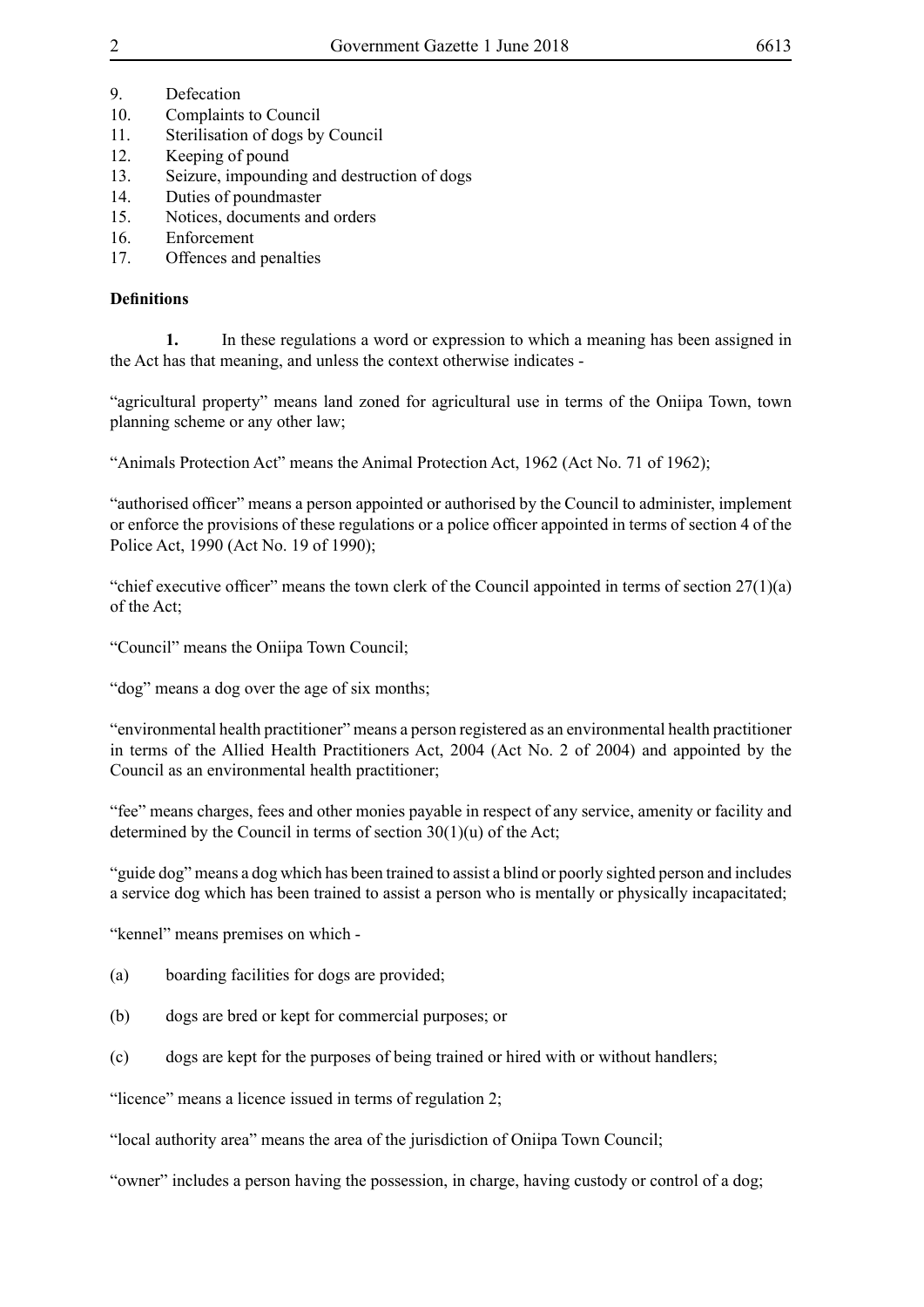"permit" means permit referred to in regulation 4;

"pound" means a building, enclosure or facility, owned, controlled or approved by the Council for the impounding, sale or destruction of dogs;

"poundmaster" means a staff member or any other person authorised by the Council to be in charge of a pound;

"premises" means a building, tent or any other structure together with its ground and appurtenances;

"SPCA" means the Society for the Prevention of Cruelty to Animals;

"the Act" means the Local Authorities Act, 1992 (Act No. 23 of 1992); and

"veterinarian" means a person registered or deemed to be registered as a veterinarian in terms of the Veterinary and Veterinary Para-Profession Act, 2013 (Act No. 1 of 2013).

# **Licensing of dogs**

**2.** (1) An owner of a dog kept within the local authority area must pay a dog tax determined by the Council in respect of every dog which he or she is permitted to keep in terms of regulation 3.

(2) The dog tax contemplated in subregulation (1) must be paid every year by an owner of the dog to the Council.

(3) On receipt of the dog tax contemplated in subregulation (1), the Council must issue to the owner of such dog a -

- (a) licence in a form determined by the Council; and
- (b) metal badge which displays the local authority area, the year for which the licence is valid and the licence number.

(4) A person who contravenes or fails to comply with subregulation (1) commits an offence and on conviction is liable to a fine not exceeding N\$2 000 or to imprisonment for a period not exceeding six months or to both such fine and such imprisonment.

# **Restriction on number of dogs to be kept**

- **3.** (1) A person may not keep or allow more than -
- (a) two dogs to be kept on premises; or
- (b) six dogs to be kept on agricultural property,

unless the person holds a permit to keep more than two or six dogs, respectively.

- (2) Subregulation (1) does not apply to -
- (a) dogs kept on the premises of a veterinarian for treatment;
- (b) dogs kept at a pound;
- (c) dogs kept on the premises of SPCA or any other animal welfare society; or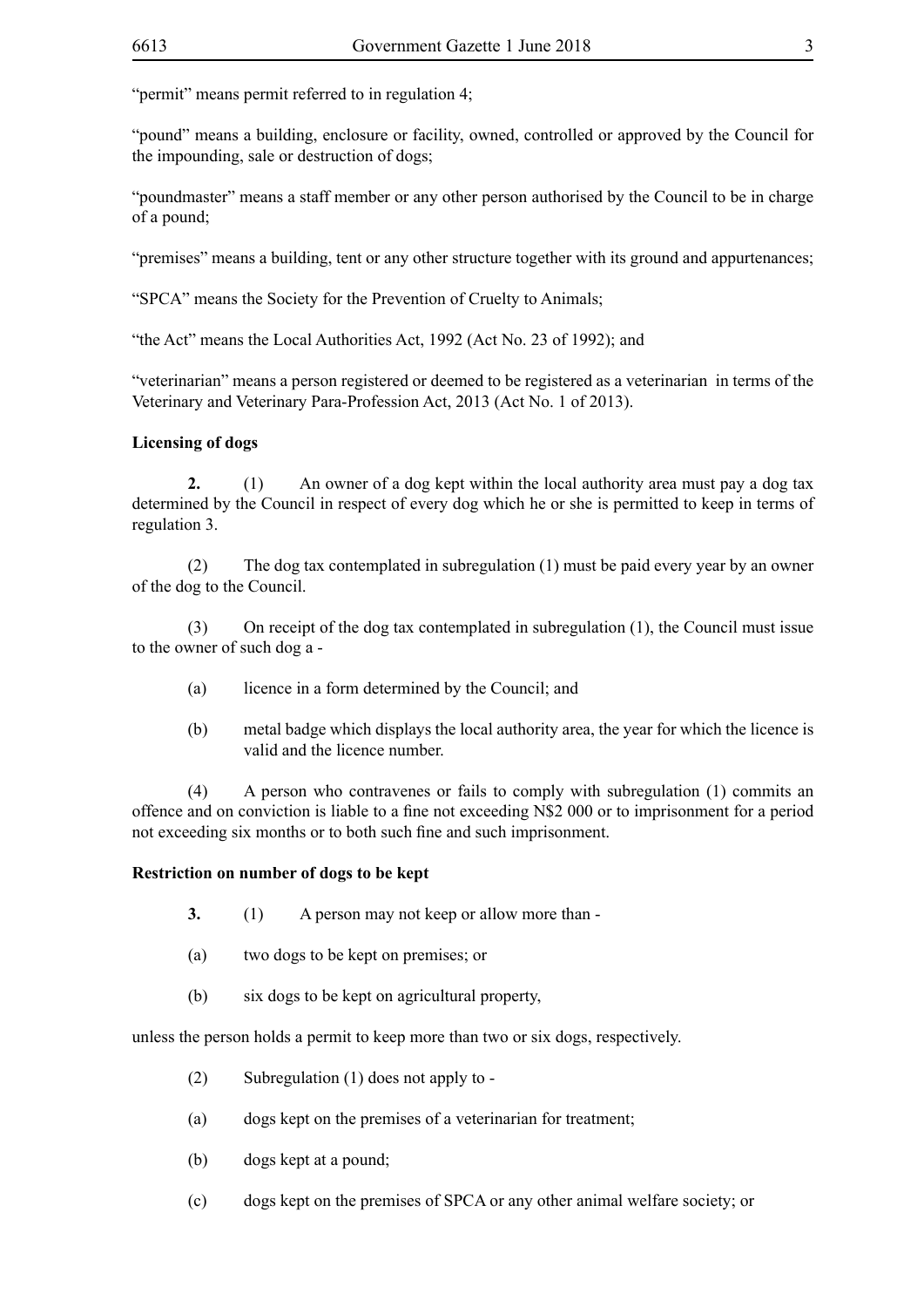- 
- (d) dogs owned by the Namibian Police Force or Namibian Defence Force for operational or breeding purposes.

(3) A person who contravenes or fails to comply with subregulation (1) commits an offence and on conviction liable to a fine not exceeding N\$2 000 or to imprisonment for a period not exceeding six months or to both such fine and such imprisonment.

# **Permit to keep more dogs**

- **4.** (1) A person who intends to -
- (a) keep a number of dogs, other than the number of dogs permitted in terms of regulation 3; or
- (b) erect, install or keep a kennel within the local authority area,

must apply to the Council for a permit to keep such number of dogs.

(2) A person who intends to apply for a permit in terms of subregulation (1) must, 14 days prior to the date of the application, display in the manner contemplated in subregulation (3) a notice of intention to apply for a permit to keep such number of dogs.

- (3) The notice of intention to apply for a permit in terms of subregulation (2) must -
- (a) be in the form determined by the Council;
- (b) be displayed within one metre of the premises concerned and on the notice board of the Council;
- (c) be clearly visible to the public; and
- (d) invite persons, who wish to object to the granting of the permit to lodge objections, in writing, within 21 days from the date the notice is displayed.

(4) Any objection made as contemplated in subregulation (3) must be submitted to the Council and to the person applying for the permit.

(5) An application referred to in subregulation (1) must be made in a form determined by the Council and must be accompanied by -

- (a) the application fee determined by the Council;
- (b) a copy of the notice of intention to apply for permit contemplated in subregulation (3); and
- (c) a copy of an objection submitted in terms of subregulation (4), if any.

(6) The Council may require the applicant for a permit to provide any further information which the Council considers relevant in order to consider the application.

(7) The Council must consider any objection lodge in connection with the application for a permit before the Council grants or refuses the application.

(8) For each application for permit submitted to the Council in terms of this regulation, the Council must cause its authorised officer or an employee to inspect the premises where the dogs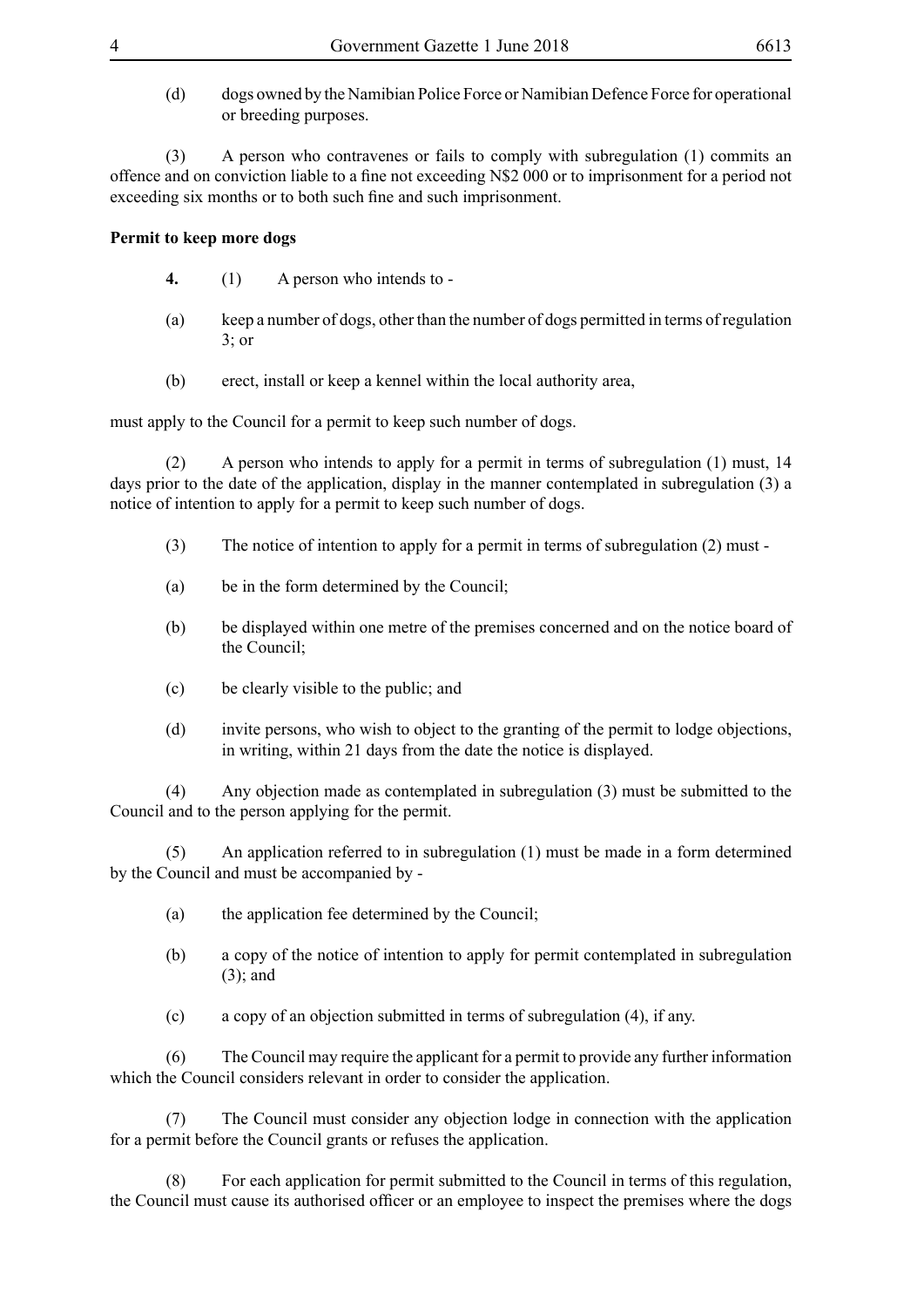are to be kept and the authorised officer or employee must prepare and submit to the Council a written report on whether the -

(a) dogs for which the permit is required, are likely to cause a public health hazard;

(b) keeping of such dogs may result in a contravention of regulation 8; or

(c) applicant is disqualified from holding a licence or permit in terms of regulation 5.

(9) The Council must only consider an application for a permit after receipt of a written report referred to in subregulation (8).

(10) The Council may grant or refuse the application made under subregulation (1), and if the application is granted, the Council may impose any conditions it considers necessary.

(11) If an application for a permit is granted, the Council must issue to the applicant a permit and the permit must specify any condition imposed by the Council and the validity period of the permit.

(12) If the application for a permit is refused, the Council must give reasons for the refusal of the permit.

(13) A permit issued in terms of this regulation is not transferable from one person to another or from the premises in respect of which it had been issued to another premises.

(14) A person who prior to the commencement of these regulations, kept a number of dogs that are not permitted in terms of regulation 3 may continue to keep such number of dogs but must apply to the Council for a permit within three months after the commencement of these regulations.

#### **Disqualification from holding licence or permit**

**5.** (1) A person is disqualified from being issued with a licence or a permit, if such

person -

- (a) is convicted of an offence relating to any dog in terms of the Animals Protection Act;
- (b) has been ordered by a court of law not to own a dog in terms of the Animals Protection Act or any other law;
- (c) has received at least three notices from the Council for contravening regulations 8 or 9 and failed to comply with the notices; or
- (d) is the owner of a dog and his or her dog has on more than three occasions, been impounded in terms of regulation 13, unless that person satisfies the Council that such impounding was beyond his or her control.

(2) A person who is disqualified in terms of subregulation (1)(c) or (d) may in writing apply to the Council to consider the disqualification and remove the disqualification.

(3) The Council must consider the application made under subregulation (2) and may grant or refuse the application.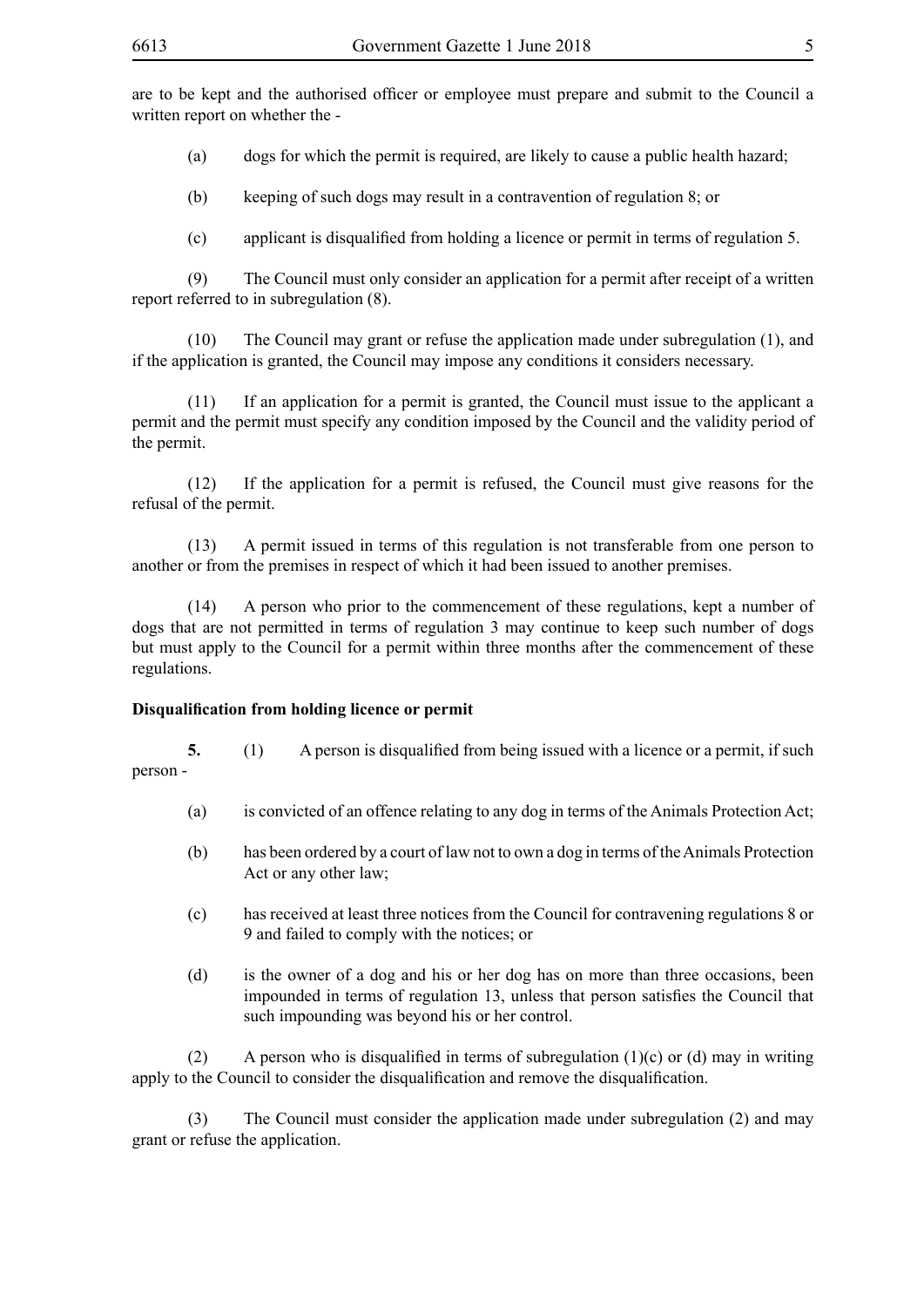# **Suspension and cancellation of permit**

- **6.** (1) The Council may suspend a permit, if -
- (a) a condition of the permit is not complied with; or
- (b) it is in the public interest that the permit be suspended.

(2) A suspension under subsection (1) is for the period and subject to the conditions that the Council determines and specifies in the notice of suspension.

- (3) Before the Council suspends the permit, the Council must -
- (a) in writing inform the holder of the permit of its intention to suspend the permit;
- (b) in writing inform the holder of the permit of the grounds for the intended suspension and the period of the suspension;
- (c) give the holder of the permit an opportunity to make representations to the Council within a period specified in the notice; and
- (d) obtain a report with recommendation from an authorised officer or an employee, an environment health officer or a veterinarian on the intended suspension, if the Council considers it necessary.

 (4) The Council when finally considering the suspension of the permit must take into account the representation by a holder of the permit.

(5) If a person fails to comply with any condition imposed on the suspension of his or her permit, the Council may cancel the permit.

(6) Despite subregulation (3), the Council may with immediate effect suspend or cancel a permit if the Council considers it is necessary in order to eliminate or reduce a significant risk to the public posed by a public health hazard.

# **Keeping of register**

**7.** (1) The Council must cause a register of licences and permits issued in terms of these regulation to be kept and the register must contain -

- (a) the name and place of residence of licence or permit holder;
- (b) a description of the dog, including its sex;
- (c) the licence or permit number; and
- (d) the period of validity of the licence or permit.

(2) The register referred to in subregulation (1) is open for inspection by any member of public during office hours.

# **Prohibitions relating to keeping of dogs**

**8.** (1) An owner of a dog may not allow a dog to be at large in any place, other than -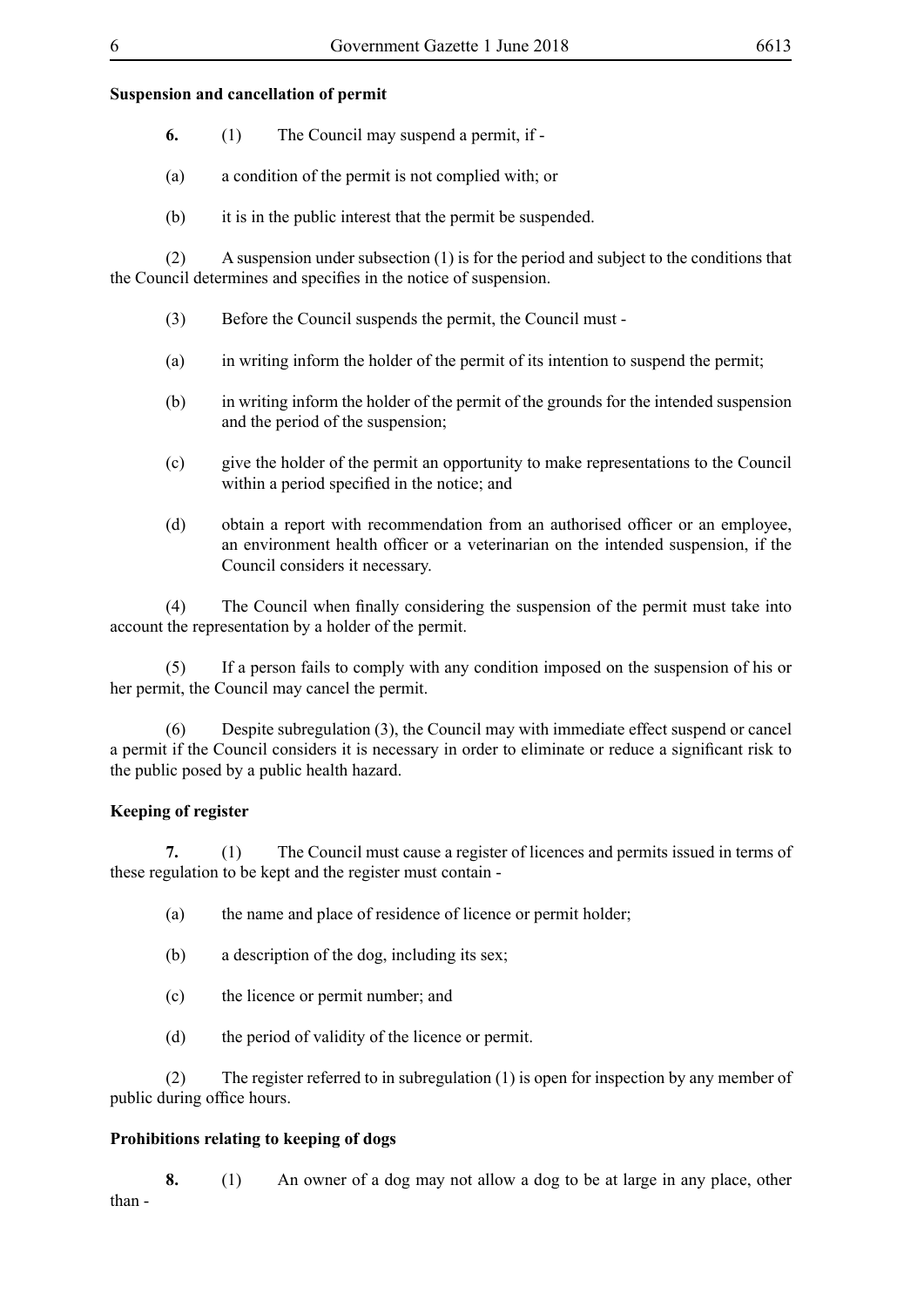- (a) the premises of the owner or the premises of any other person with the consent of that person; or
- (b) at an area designated by the Council as a free running area for dogs,

unless the owner of the dog accompanies the dog and keeps it under his or her control.

- (2) A person may not keep a dog -
- (a) which barks, whimpers or howls to such an extent that it, or has a habit which, causes a disturbance or nuisance to any other person;
- (b) which suffers from an infectious or contagious disease which in the opinion of a veterinarian cannot be treated, boarded at a veterinary clinic for treatment or quarantine at premises of an owner for treatment; or

on premises which are not fenced in such a manner that the dog is outside the confined premises, unless the dog is confined to the premises.

- (3) A person may not allow a dog to be in any public place, if the dog -
- (a) is wild, dangerous or ferocious;
- (b) has a habit of chasing people or vehicles;
- (c) is an unsterilised female dog on heat;
- (d) suffers from mange or any other infectious or contagious disease;
- (e) constitutes a hazard to traffic using any public road; or
- (f) causes damage to public properties.

(4) A person may not, without reasonable grounds incite a dog to attack or terrify a person or an animal, except where necessary to defend the person or property of the person or to defend another person or the property of another person.

- (5) A person may not -
- (a) provoke, harass or tease a dog; or
- (b) terrify or cause stress or fear to a dog.

(6) A person who contravenes or fails to comply with this regulations commits an offence and on conviction liable to a fine not exceeding N\$2 000 or to imprisonment for a period not exceeding six months or to both such fine and such imprisonment.

#### **Defecation**

**9.** (1) Where a dog defecates in a public place or on premises other than that occupied by the owner, the owner, except a person assisted by a guide dog, must remove the product of defecation immediately and dispose it in a way that does not cause a nuisance.

(2) A person who contravenes or fails to comply with subregulation (1) commits an offence and on conviction liable to a fine not exceeding N\$2 000 or to imprisonment for a period not exceeding six months or to both such fine and such imprisonment.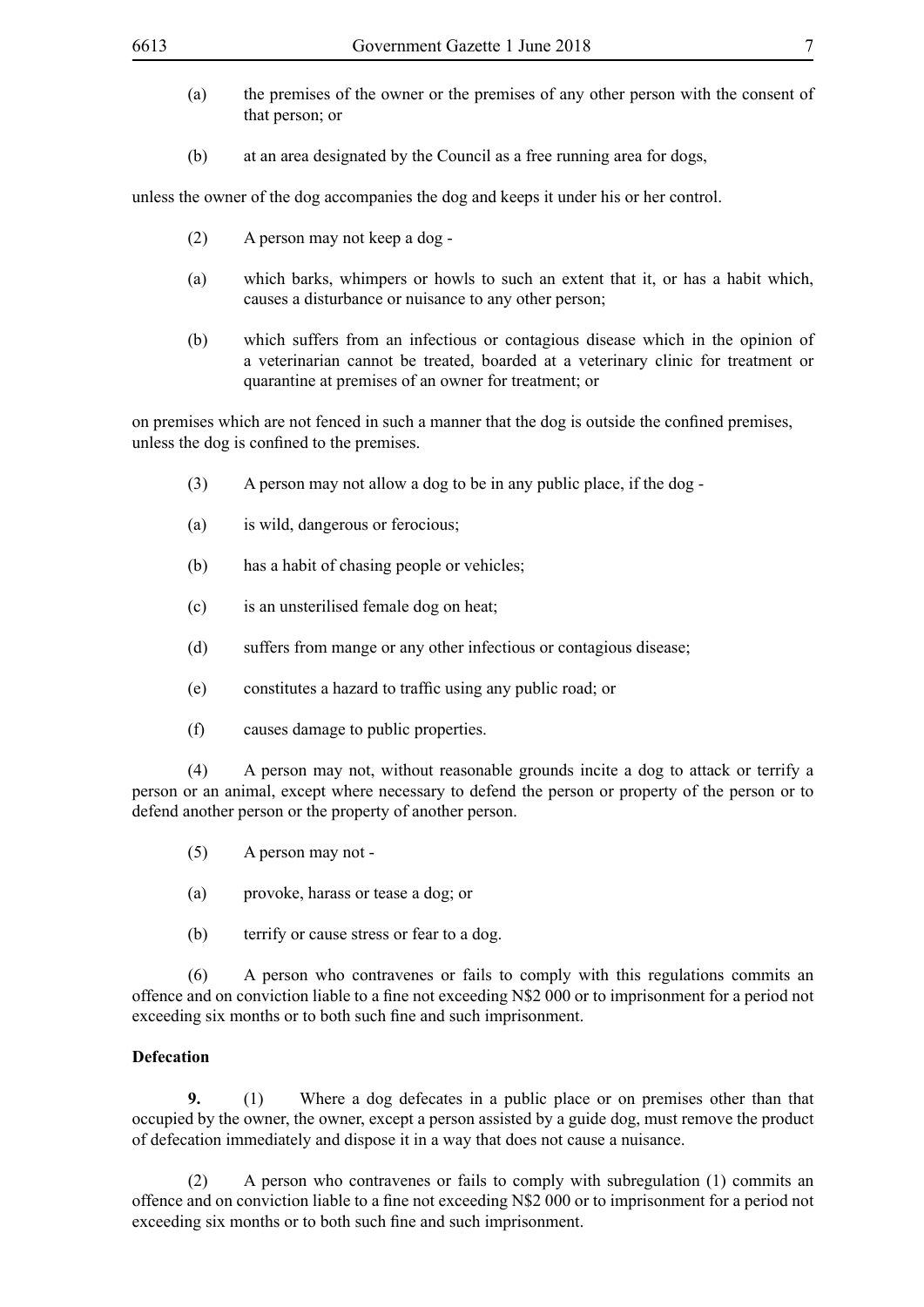# **Complaints to Council**

**10.** (1) A person may make a written complaint to the chief executive officer, if regulations 8 or 9 are contravened.

(2) If the chief executive officer is satisfied that there is a contravention of any regulation referred to in subsection (1) he or she may cause a notice to be serve on the owner of the dog.

- (3) A notice referred to in subregulation (2) must -
- (a) state the nature of the contravention;
- (b) specify any action to be taken by the owner of the dog that the chief executive officer considers necessary to stop or prevent the contravention;
- (c) state the period within which the action referred to in paragraph (b) is to be taken; and
- (d) inform the owner of the dog to lodge an objection to the complaint made, if the owner so wishes, within a period specified in the notice.

(4) A person who fails to comply with a notice served in terms of subregulation (2) commits an offence and on conviction liable to a fine not exceeding N\$2 000 or to imprisonment for a period not exceeding six months or to both such fine and such imprisonment.

# **Sterilisation of dogs by Council**

**11.** The Council may cause a dog to be sterilised at the request of the owner of the dog on payment by the owner of a fee determined by the Council.

# **Keeping of pound**

**12.** The Council may establish and operate a pound or may enter into an agreement with a person to operate a pound on its behalf subject to any condition that the Council may impose.

# **Seizure, impounding and destruction of dogs**

**13.** (1) An authorised officer or any other person may take a dog which is at large to a pound, if he or she reasonably believes that the dog -

- (a) suffers from an infectious or contagious disease;
- (b) is not owned or cared for by a person;
- (c) is found in a public place and is not under a leash and the control of a person; or
- (d) is not licenced in terms of regulation 2.

(2) Despite subregulation (1), a person may not impound a dog, if there are reasonable grounds to believe that the dog is a female with unweaned young, unless such dog and unweaned young are impounded together.

(3) Where a dog is impounded, the Council must cause a notice to be displayed on the notice board of the Council that a dog has been impounded and giving a full description of the dog and the reason for the impounding.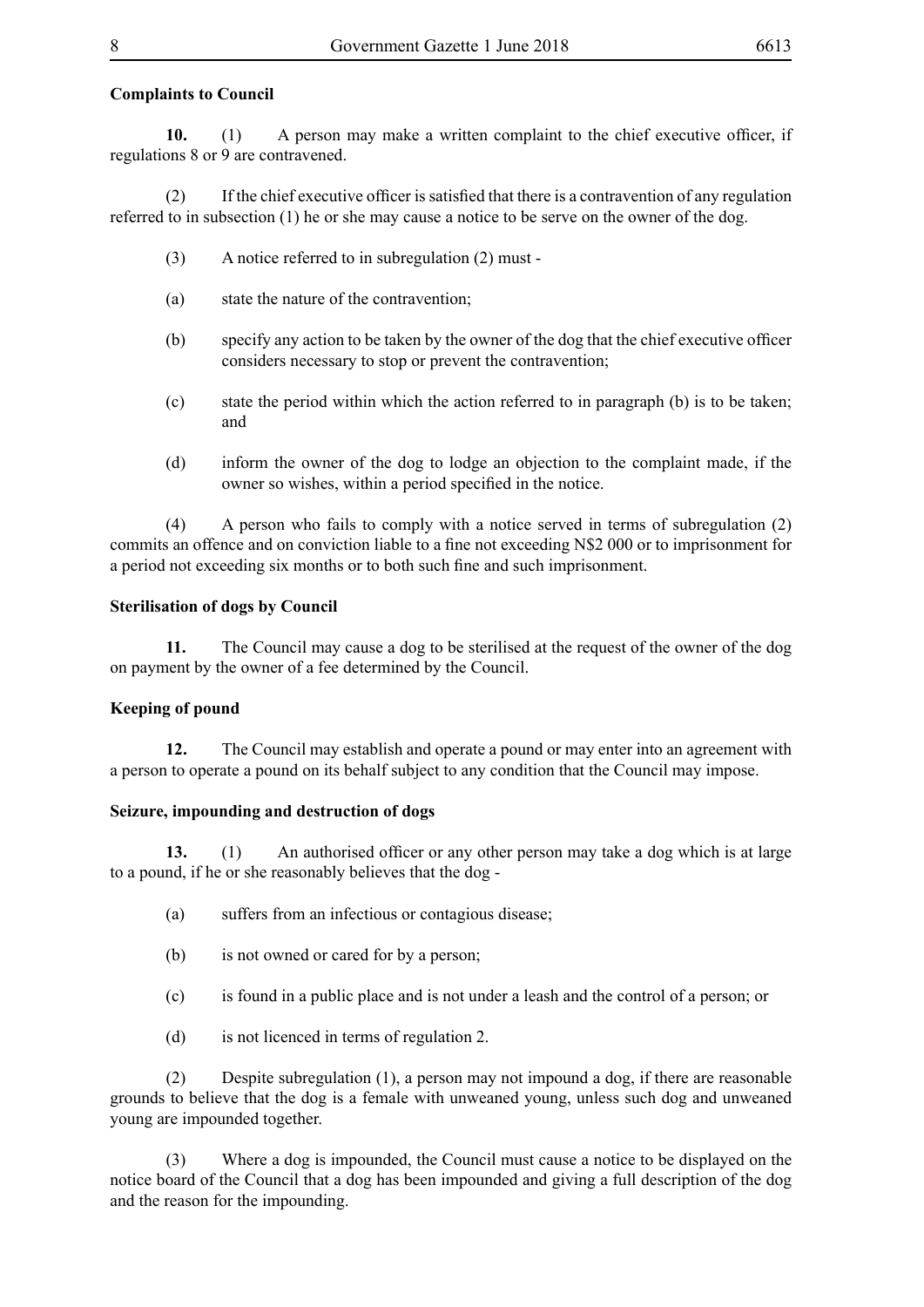- (4) An owner of an impounded dog may claim the impounded dog, if such person -
- (a) satisfies the poundmaster that he or she is the owner of the dog impounded; and
- (b) pays the impounding fee and the amount of veterinary expenses, if any, incurred in respect of the impounded dog.

(5) The poundmaster must, if the provisions of subregulation (4) have been complied with, return the dog to the person claiming to be the owner the dog.

(6) The owner of the dog must claim his or her dog within 10 days from the date on which a notice has been displayed in terms of subregulation (3), and if the impounded dog is not claimed within 10 days after the dog has been impounded, the Council may sell or destroy such dog or cause such a dog to be sold or destroyed.

(7) Unless the Council has instructed the poundmaster to the contrary, the poundmaster must sterilize a dog before it is sold in terms of subregulation (6) and may recover the costs incurred from the buyer of the dog.

(8) Despite anything to the contrary in this regulations, if a dog has been impounded in terms of this regulation and the chief executive officer is satisfied that the dog is -

- (a) suffering from any incurable, infectious or contagious disease;
- (b) badly injured; or
- (c) ferocious, vicious or dangerous,

the chief executive officer may cause such dog to be destroyed immediately in accordance with subregulation (9).

(9) The destruction of a dog under these regulations must be carried out in such a manner as to inflict as little suffering as practical and by means of a method approved by a veterinarian.

(10) The proceeds of any sale in terms of this regulation may be used to defray any costs incurred in connected with such sale and the impounding of a dog.

(11) A person who forcibly or otherwise takes away or attempts to take away a dog which is lawfully brought to be impounded or who free or attempts to free a dog lawfully impounded commits an offence and on conviction is liable to liable to a fine not exceeding N\$2 000 or to imprisonment for a period not exceeding six months or to both such fine and such imprisonment.

#### **Duties of poundmaster**

- **14.** A poundmaster must -
- (a) display an easily legible notice of the opening hours at the entrance of the premises where the pound is located and at the notice board of the Council;
- (b) keep a register in which he or she records the following particulars in respect of every dog impounded -
	- (i) the name of the person, residential address and telephone number of person who brought the dog to be impounded;
	- (ii) the time and date on which the dog is impounded;